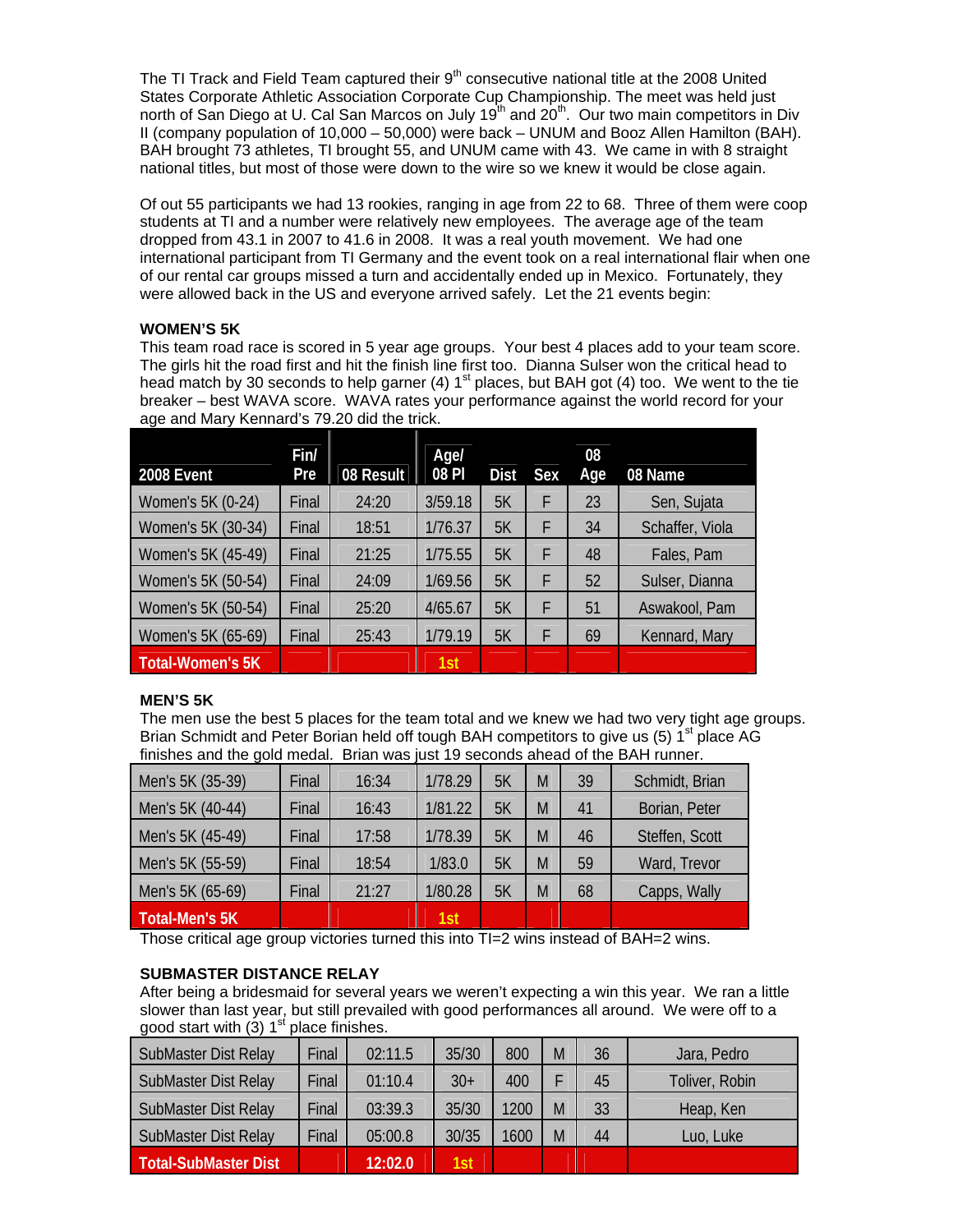# **EXECUTIVE RELAY**

This event is for managers of managers (or the tech equivalent). The other team's executives looked much younger than ours and we came in  $3<sup>rd</sup>$ , despite good performances by all. If this was age graded our team would have won!

| <b>Executive Relay</b>       | Final | 03:00.8 | $30+$ | 800  |   | 45 | Nagel, Heidi    |
|------------------------------|-------|---------|-------|------|---|----|-----------------|
| <b>Executive Relay</b>       | Final | 00:59.5 | $30+$ | 400  | M | 48 | Westbrook, Paul |
| <b>Executive Relay</b>       | Final | 02:37.4 | $30+$ | 800  | M | 55 | Bosshart, Pat   |
| <b>Executive Relay</b>       | Final | 05:52.4 | $30+$ | 1600 | M | 59 | Ward, Trevor    |
| <b>Total-Executive Relay</b> |       | 12:30.1 | 3rd   |      |   |    | Need 11:20      |

# **DISTANCE RELAY**

We haven't fared well in this one but put a team together and picked up a nice round of bronze medals for everyone.

| <b>Distance Relay</b> | Final | 06:41.0 | Open  | 1600 |   | 48 | Fales, Pam     |
|-----------------------|-------|---------|-------|------|---|----|----------------|
| <b>Distance Relay</b> | Final | 02:24.9 | Open  | 800  | M | 33 | Heap, Ken      |
| <b>Distance Relay</b> | Final | 05:42.3 | $40+$ | 1600 | M | 45 | Cooley, John   |
| <b>Distance Relay</b> | Final | 05:22.6 | Open  | 1600 | M | 46 | Steffen, Scott |
| <b>Distance Relay</b> | Final | 11:01.6 | Open  | 3200 | M | 41 | Borian, Peter  |
| Total-Distance Relay  |       | 31:12.4 | 3rd   |      |   |    | Need 27:45     |

The rest of Saturday was filled with prelims to qualify for the other finals on Sunday. We had a number of runners who only ran prelims so we could rest our aces for the finals. These runners are valuable team members and contribute greatly to our team title every year.

# **MENS 10K**

In a repeat of the 5K we held off tough competition to get (5)  $1<sup>st</sup>$  place slots and the gold medal. There were several personal bests run at the meet and the WAVA scores were all very high. The highlight was Peter Borian (after running a 5K and 2 mile leg the day before) holding off a BAH runner by just one second after over 34 minutes of running hard. Turns out the guy was not in Peter's age group, but had he been that would have been critical.

| Men's 10K (0-24)  | Final | 42:59 | 2/62.73 | <b>10K</b> | M | 23 | Gupta, Arun    |
|-------------------|-------|-------|---------|------------|---|----|----------------|
| Men's 10K (35-39) | Final | 33:18 | 1/80.98 | 10K        | M | 39 | Schmidt, Brian |
| Men's 10K (40-44) | Final | 34:38 | 1/81.05 | 10K        | M | 41 | Borian, Peter  |
| Men's 10K (45-49) | Final | 36:28 | 1/79.85 | 10K        | M | 46 | Steffen, Scott |
| Men's 10K (45-49) | Final | 41:37 | 3/69.45 | <b>10K</b> | M | 45 | Cooley, John   |
| Men's 10K (55-59) | Final | 38:18 | 1/84.72 | 10K        | M | 59 | Ward, Trevor   |
| Men's 10K (65-69) | Final | 42:43 | 1/83.33 | 10K        | M | 68 | Capps, Wally   |
| Total-Men's 10K   |       |       | 1st     |            |   |    |                |

# **WOMEN'S 10K**

The women pulled it off again and won the WAVA tie breaker. The critical matchup was Dianna, who won it by over a minute. Viola got the WAVA tiebreaker on this one.

| Women's 10K (0-24)  | Final | 48:59 | 3/61.06 | <b>10K</b> | 23 | Sen, Sujata     |
|---------------------|-------|-------|---------|------------|----|-----------------|
| Women's 10K (30-34) | Final | 37:58 | 1/78.79 | <b>10K</b> | 34 | Schaffer, Viola |
| Women's 10K (45-49) | Final | 45:37 | 1/73.24 | <b>10K</b> | 48 | Fales, Pam      |
| Women's 10K (50-54) | Final | 48:19 | 1/71.73 | 10K        | 52 | Sulser, Dianna  |
| Women's 10K (50-54) | Final | 51:57 | 4/66.11 | 10K        | 51 | Aswakool, Pam   |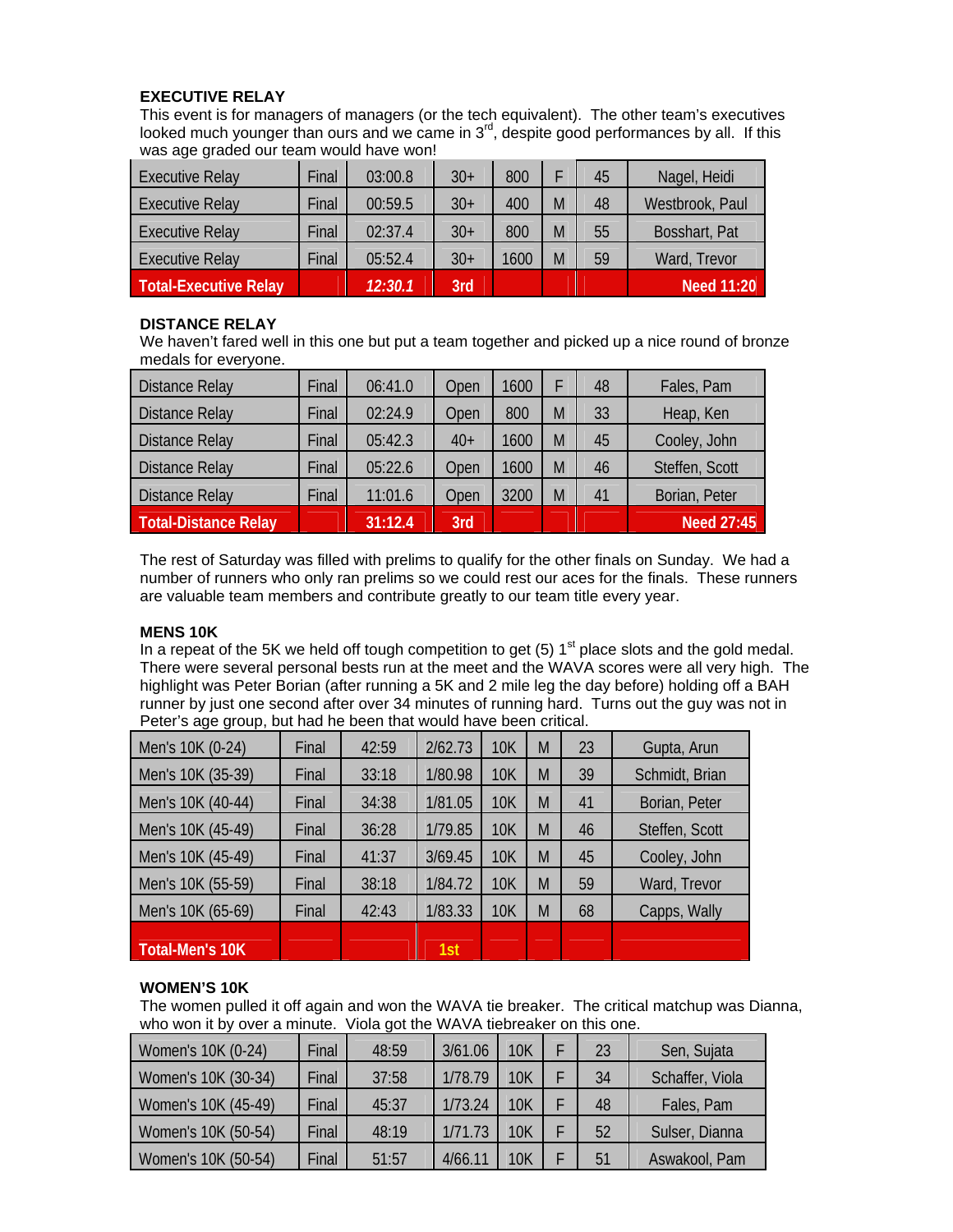| Women's 10K (65-69) | Final | 53:39 | 1/78.28 | 10 <sub>K</sub> | 69 | Kennard, Mary |
|---------------------|-------|-------|---------|-----------------|----|---------------|
| Total-Women's 10K   |       |       |         |                 |    |               |

After the first seven events we had (5)  $1<sup>st</sup>$  place finishes and UNUM and BAH each had one. We were off to a great start.

#### **4x100**

We own the fastest two times ever run in this event and our only loss this century was on a baton drop a couple of years ago. We dominated again with a great team performance. Rookie Elizabeth Ferguson really opened up a lead with her blazing  $2^{nd}$  leg.

| 4 x 100 Relay       | Final | 15.3 | $40+$ | 100 |   | 49 | Samilton, Cynthia   |
|---------------------|-------|------|-------|-----|---|----|---------------------|
| 4 x 100 Relay       | Final | 12.2 | Open  | 100 |   | 26 | Ferguson, Elizabeth |
| 4 x 100 Relay       | Final | 12.0 | $40+$ | 100 | M | 48 | Westbrook, Paul     |
| 4 x 100 Relay       | Final | 10.8 | Open  | 100 | M | 36 | Sarpong, Benjamin   |
| Total-4 x 100 Relay |       | 50.3 | 1st   |     |   |    | Need 51             |

#### **WOMEN'S 800M TEAM RACE**

Despite running a time that would have easily won in 2007, we found ourselves in  $2^{nd}$  place to a pair of young females from BAH.

| Women's 800 Team    | Final | 02:30.7 | Open | 800 | 34 | Schaffer, Viola |
|---------------------|-------|---------|------|-----|----|-----------------|
| Women's 800 Team    | Final | 02:39.3 | Open | 800 | 44 | Michalak, Beth  |
| :Total-Women's 800' |       | 05:10.0 | 2nd  |     |    | Need 5:00       |

### **3 LAP SPRINT**

Good opening legs all around, including rookie Nathaniel Lawson, put Chris Grant in position to catch and pass the leader to take the gold. Chris turned 40 this year, but is still running great times against the open age group runners.

| 3 Lap Sprint       | Final | 00:30.3 | Open | 200 |   | 22 | Vales, Liz        |
|--------------------|-------|---------|------|-----|---|----|-------------------|
| 3 Lap Sprint       | Final | 00:23.4 | Open | 200 | M | 36 | Sarpong, Benjamin |
| 3 Lap Sprint       | Final | 00:55.0 | Open | 400 | M | 24 | Lawson, Nathaniel |
| 3 Lap Sprint       | Final | 00:52.5 | Open | 400 | M | 40 | Grant, Chris      |
| Total-3 Lap Sprint |       | 02:41.2 | 1st  |     |   |    | <b>Need 2:39</b>  |

### **MEN'S MILE TEAM RACE**

We haven't fared any better than  $3<sup>rd</sup>$  in many years. We had two young rookies this year that might have been able to take  $2^{nd}$ , but I asked them to conserve their legs for the Pyramid Relay later in the day. As you'll see later it was a good call.

| Men's Mile Team         | Final | 05:16.7 | Open | 1600 | M | 24 | Eash, Aaron      |
|-------------------------|-------|---------|------|------|---|----|------------------|
| <b>Men's Mile Team</b>  | Final | 05:16.6 | Open | 1600 | M | 25 | Southard, Eric   |
| <b>Total-Men's Mile</b> |       | 10:33.3 | 3rd  |      |   |    | <b>Need 9:20</b> |

### **4x200 RELAY**

Coop Terence Frederick had pulled a hamstring a few weeks earlier and I was concerned about his ability to anchor this if he got into a tight race. We didn't want to see him go down with an injury. After careful consideration we went with him and his team members made sure he had a large lead. Russ Haschke opened it way up on the 50 year old leg and we cruised to victory.

| 4 x 200 Relay | Final | 00:26.5 | $40+$ | 200 | M | 43 | Cirba, Claude   |
|---------------|-------|---------|-------|-----|---|----|-----------------|
| 4 x 200 Relay | Final | 00:27.6 | $50+$ | 200 | M | 53 | Haschke, Russ   |
| 4 x 200 Relay | Final | 00:28.3 | Open  | 200 |   |    | Larzelere, Tara |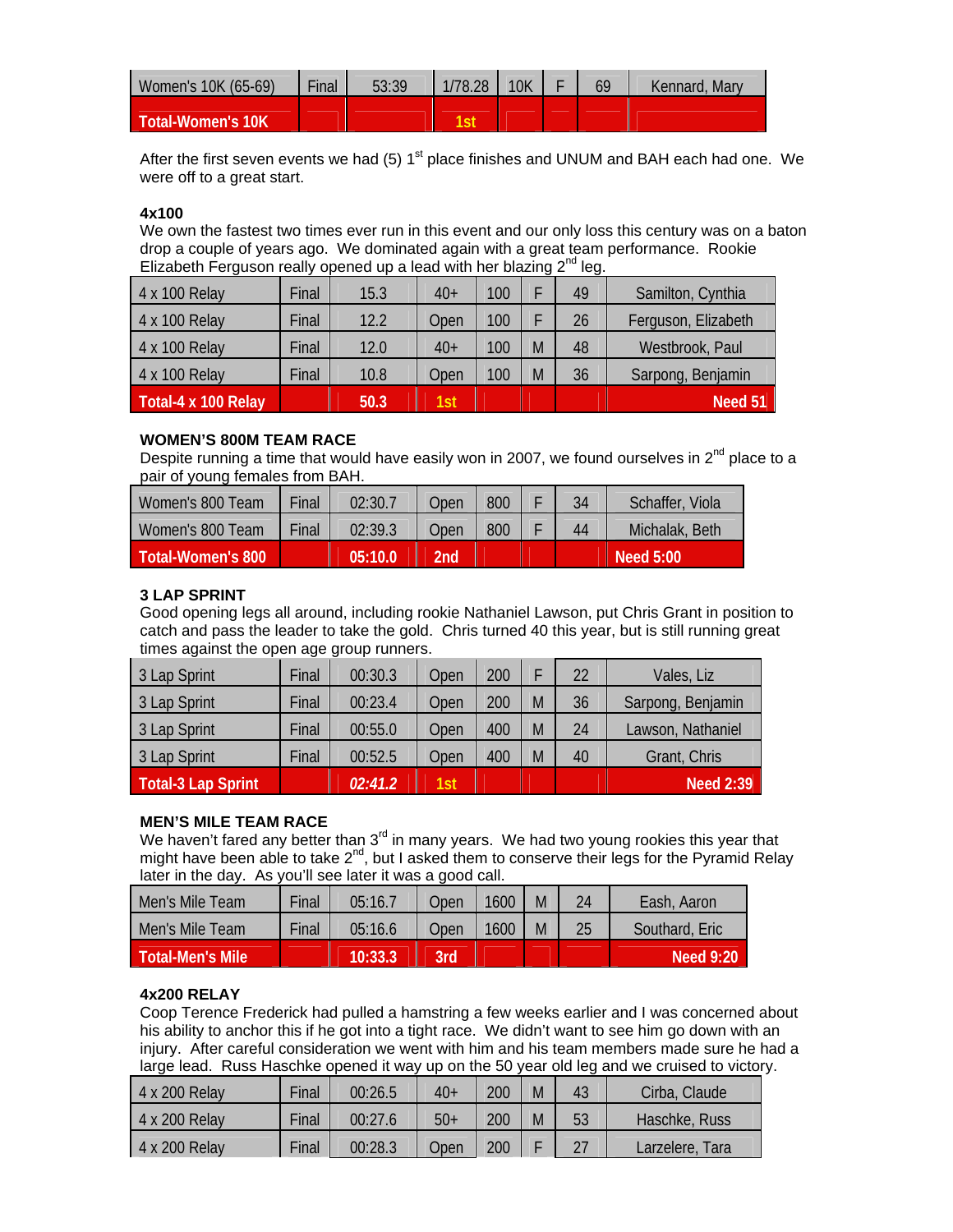| 4 x 200 Relay       | Final | 00:24.2  | Jpen | 200 | M | 24 | Frederick, Terence |
|---------------------|-------|----------|------|-----|---|----|--------------------|
| Total-4 x 200 Relay |       | 01:46.6. |      |     |   |    | Need 1:48          |

# **SENIOR'S RELAY**

We have won this one for as long as I can remember and this year was no exception. A solid team all around with a very strong 600m leg by John McGehee to put it away.

| Senior's Relay       | Final | 00:32.5 | $60+$ | 200 | M | 66 | King, Rio        |
|----------------------|-------|---------|-------|-----|---|----|------------------|
| Senior's Relay       | Final | 01:06.9 | $50+$ | 400 | M | 56 | Jenkins, JJ      |
| Senior's Relay       | Final | 00:33.8 | $50+$ | 200 |   | 54 | Gonzalez, Terry  |
| Senior's Relay       | Final | 01:42.8 | $50+$ | 600 | M | 59 | McGehee, John    |
| Senior's Relay       | Final | 01:02.1 | $50+$ | 400 | M | 50 | Johnson, Mark    |
| Total-Senior's Relay |       | 04:58.1 | 1st   |     |   |    | <b>Need 5:22</b> |

At this point, after 13 of the 21 events, we had already secured (9)  $1<sup>st</sup>$  place finishes and BAH and UNUM had just two each. One of them would have to sweep the remaining 8 events to take the team title from us. The magic number was down to just one win.

### **WOMEN'S RELAY**

I had told rookie Elizabeth Ferguson many weeks ago that she would likely be coming from behind and need about a 63 second 400m to win it. Beth was coming off a calf injury and got the needed setup time in the 800m. Tonica pulled it closer and Elizabeth blasted a 61.1 400m leg to blow past the competition for a decisive win.

| Women's Relay              | Final | 02:39.4 | $40+$ /Op | 800 | 44  | Michalak, Beth      |
|----------------------------|-------|---------|-----------|-----|-----|---------------------|
| Women's Relay              | Final | 01:07.8 | $Op/40+$  | 400 | 35  | Pool, Tonica        |
| Women's Relay              | Final | 01:01.1 | Op/40+    | 400 | 26  | Ferguson, Elizabeth |
| <b>Total-Women's Relay</b> |       | 04:48.3 | 1st       |     | 105 | <b>Need 4:52</b>    |

### **SUB-MASTERS SPRINT**

Solid running right through the lineup put Luke in position to cruise to victory. Greg, in his  $2^{nd}$ year, improved his 400m time again.

| <b>Submasters Sprint</b> | Final | 00:28.9 | $30+$ | 200 |   | 45 | Gordon, Mariquita |
|--------------------------|-------|---------|-------|-----|---|----|-------------------|
| <b>Submasters Sprint</b> | Final | 00:25.5 | 35/30 | 200 | M | 37 | Fortenberry, Todd |
| <b>Submasters Sprint</b> | Final | 00:54.2 | 35/30 | 400 | M | 35 | Gordon, Greg      |
| <b>Submasters Sprint</b> | Final | 02:06.2 | 30/35 | 800 | M | 44 | Luo, Luke         |
| Total-Submast Sprint     |       | 03:54.7 | 1st   |     |   |    | <b>Need 4:02</b>  |

### **PRESIDENT'S RELAY**

This race is for VP's or their direct reports, and the technical staff equivalent. Like the exec relay we were no match for their younger runners. We were the only team to run (2) females in the race – and we still did very well. We need to get some more high level running support on the track team! The President's and Executive Relays need improvement.

| Presidents Relay              | Final | 00:34.6 | $30+$ | 200 | M/F | 45 | Nagel, Heidi      |
|-------------------------------|-------|---------|-------|-----|-----|----|-------------------|
| Presidents Relay              | Final | 01:12.5 | $30+$ | 400 | M/F | 45 | Gordon, Mariquita |
| Presidents Relay              | Final | 02:36.3 | $30+$ | 800 | M/F | 55 | Bosshart, Pat     |
| <b>Total-Presidents Relay</b> |       | 04:23.4 | 3rd'  |     |     |    | Need $4:04$       |

# **PYRAMID**

On paper I thought we needed about 10:00 to win this 5-person event. We had a team capable of that, but the race was even tougher this year. Tara opened with an outstanding 400m leg and rookie Aaron Eash ran an excellent 800m leg to keep us just ahead of BAH. Then, Brian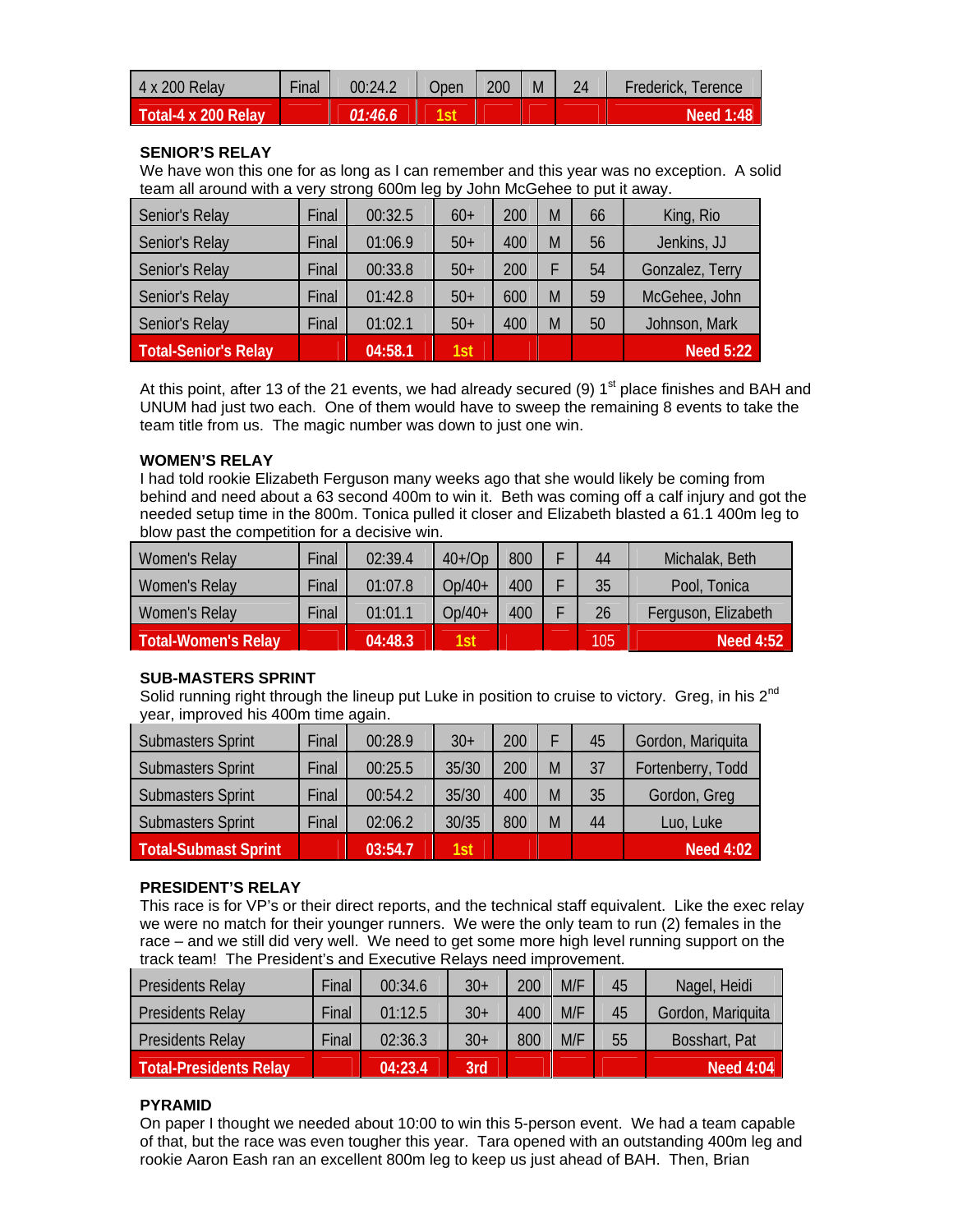Schmidt, after running outstanding 5K and 10K races earlier showed the kind of heart and guts that makes our team so tough. He kept the BAH runner at bay for 3 full laps – speeding up just a bit if he tried to pass. Rookie Eric Southard ran the best 800m on the team this year, but fell several seconds back of a strong BAH runner. It was down to just 400m to go and we were about 5-6 seconds behind. Elizabeth took the baton and rocketed off the line. She closed the gap in the first 300m to pull even right at the home stretch. Then she and the BAH girl took turns surging back and forth until Elizabeth put on a final surge to take the victory and her  $3<sup>rd</sup>$  gold medal of the day. The team was going wild in the TI tent.

| <b>Pyramid Relay</b>       | Final | 01:05.2 | Open | 400  |   | 27 | Larzelere, Tara     |
|----------------------------|-------|---------|------|------|---|----|---------------------|
| <b>Pyramid Relay</b>       | Final | 02:09.9 | Open | 800  | M | 24 | Eash, Aaron         |
| <b>Pyramid Relay</b>       | Final | 03:30.8 | Open | 1200 | M | 39 | Schmidt, Brian      |
| <b>Pyramid Relay</b>       | Final | 02:05.8 | Open | 800  | M | 25 | Southard, Eric      |
| <b>Pyramid Relay</b>       | Final | 01:01.5 | Open | 400  |   | 26 | Ferguson, Elizabeth |
| <b>Total-Pyramid Relay</b> |       | 09:53.2 | 1st  |      |   |    | <b>Need 9:54</b>    |

# **MASTER'S RELAY**

We usually dominate this one, but BAH came out with a strong team in 2007 and nipped us. We often run some of our good 40 year olds in the younger age brackets, but with our surge of good rookies this year we were able to load this race for a comfortable win.

| <b>Masters Relay</b> | Final | 02:26.0 | 40/50 | 800 | M | 45 | Tolbert, Danny    |
|----------------------|-------|---------|-------|-----|---|----|-------------------|
| <b>Masters Relay</b> | Final | 00:59.4 | 40/50 | 400 | M | 46 | Wight, Randy      |
| <b>Masters Relay</b> | Final | 02:09.4 | 40/50 | 800 | M | 44 | Luo, Luke         |
| <b>Masters Relay</b> | Final | 00:31.1 | $40+$ | 200 |   | 49 | Samilton, Cynthia |
| <b>Masters Relay</b> | Final | 00:27.9 | 50/40 | 200 | M | 53 | Haschke, Russ     |
| Total-Masters Relay  |       | 06:33.8 | 1st   |     |   |    | <b>Need 6:45</b>  |

### **SPRINT RELAY**

The meet was wrapped up at this point and Robert Gordon was worn out from his excellent 54.2 400m leg earlier in the day so we subbed in one Michael for a 400m leg. Even giving up a few seconds we kept it close and finished out with a silver medal performance.

| <b>Sprint Relay</b>       | Final | 00:30.5 | $30+$           | 200 | F | 35 | Pool, Tonica      |
|---------------------------|-------|---------|-----------------|-----|---|----|-------------------|
| <b>Sprint Relay</b>       | Final | 00:29.9 | Open            | 200 | F | 22 | Vales, Liz        |
| <b>Sprint Relay</b>       | Final | 00:58.1 | Open            | 400 | M | 22 | Reynolds, Michael |
| <b>Sprint Relay</b>       | Final | 00:53.5 | Open            | 400 | M | 40 | Grant, Chris      |
| <b>Sprint Relay</b>       | Final | 00:26.1 | $40+$           | 200 | M | 43 | Cirba, Claude     |
| <b>Sprint Relay</b>       | Final | 00:22.8 | Open            | 200 | M | 24 | Lawson, Nathaniel |
| <b>Total-Sprint Relay</b> |       | 03:40.9 | 2 <sub>nd</sub> |     |   |    | <b>Need 3:35</b>  |

# **JUMPS**

In the long jump / high jump there is just one word to describe it – dominant. Sheri, Jarvis, and Elaine were all outstanding and we won by several hundred points. The two best scorers add for the team times and any combo of ours would have won.

| Team Jump (High) | Final | 822 | 4'3''  | HJ | M | 46 | Phillips, Sheri  |
|------------------|-------|-----|--------|----|---|----|------------------|
| Team Jump (High) | Final | 790 | 4'1''  | HJ | M | 47 | Iba, Elaine      |
| Team Jump (High) | Final | 695 | 5'4''  | HJ | M | 28 | Leverson, Jarvis |
| Team Jump (Long) | Final | 820 | 13'9"  |    | M | 46 | Phillips, Sheri  |
| Team Jump (Long) | Final | 860 | 14'5'' |    | M | 47 | Iba, Elaine      |
| Team Jump (Long) | Final | 685 | 20'0"  |    | M | 28 | Leverson, Jarvis |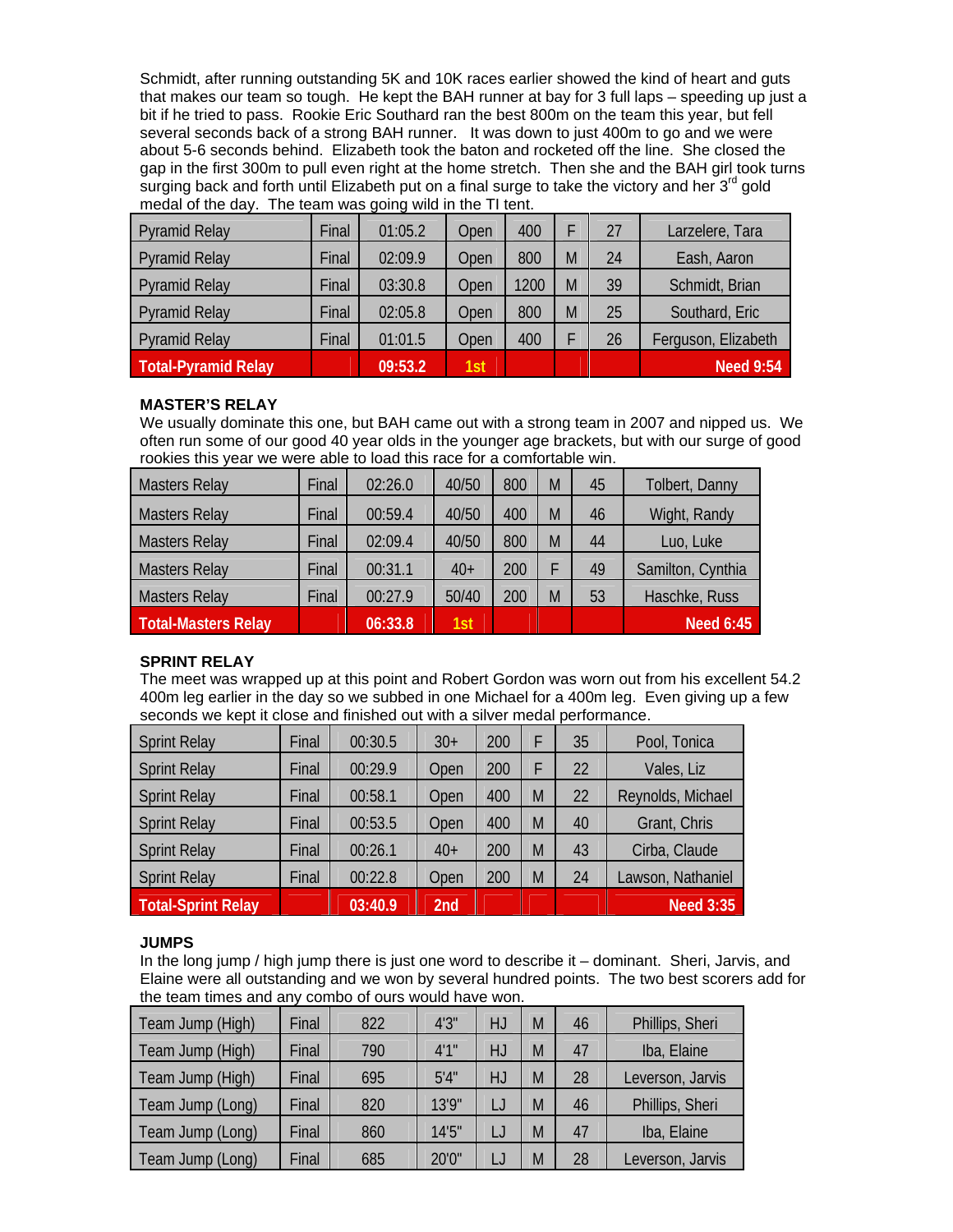|  | <b>Total-Team Jump</b> |
|--|------------------------|
|  |                        |
|  |                        |

# **THROWS**

We had searched all year for some throwers and thought we might have a shot at  $2^{nd}$ . The day before we left Dan Stowe twisted his ankle at work and couldn't make the trip. We subbed a coop student in and gave it a toss, but were a bit short of moving up in the rankings. Mariquita even threw just to see how she could score.

| <b>Team Throw Discus</b>  | Final | 357  | 81'6'' | <b>Disc</b> | M | 46   | Wolff, Ryan       |
|---------------------------|-------|------|--------|-------------|---|------|-------------------|
| <b>Team Throw Discus</b>  | Final | 468  | 83'10" | <b>Disc</b> | M | 46   | Phillips, Sheri   |
| <b>Team Throw Discus</b>  | Final | 325  | 58'3"  | <b>Disc</b> | M | 45   | Gordon, Mariquita |
| <b>Team Throw Shotput</b> | Final | 376  | 27'2"  | Shot        | M | 46   | Wolff, Ryan       |
| <b>Team Throw Shotput</b> | Final | 544  | 26'8"  | Shot        | M | 46   | Phillips, Sheri   |
| <b>Team Throw Discus</b>  | Final |      | any    | <b>Shot</b> | M | #N/A |                   |
| <b>Total-Team Throw</b>   |       | 1745 | 3rd    |             |   |      | Need 2400 pts     |

Overall it was a great year. Each team drops their lowest 5 scores of the 21 events. After the drops we had a total of (14) 1<sup>st</sup> places and (2)  $2^{nd}$  places making up our team score. However, had those key road race matchups and tie-breakers not gone our way the meet would have come down to that Pyramid relay which we won by less than a second. It was that close. Every person counts and every person makes a difference in a team victory. We have now won 9 titles in a row. Everyone knows that the path to the championship starts in the winter and spring with good base training and early base track work.

#### **OVERALL DIV II RESULTS 2008**

| <b>EVENT</b>                | <b>TI08</b>    | <b>UNUM08</b>  | <b>BAH08</b>   | <b>TI08</b> | UNUM08  | BAH08          |
|-----------------------------|----------------|----------------|----------------|-------------|---------|----------------|
| <b>MEN'S 5K</b>             | 1              | 3              | $\overline{2}$ | 5           | 14      | 6              |
| <b>WOMEN'S 5K</b>           | 1              | 3              | $\overline{2}$ | 4           | 6       | $\overline{4}$ |
| <b>SUB-MASTERS DISTANCE</b> | $\overline{1}$ | $\overline{2}$ | 3              | 12:02.0     | 12:25.0 | 12:30.7        |
| <b>EXECUTIVE RELAY</b>      | 3              | 1              | $\overline{2}$ | 12:30.1     | 11:16.4 | 11:29.9        |
| <b>DISTANCE RELAY</b>       | 3              | $\overline{2}$ | $\overline{1}$ | 31:12.4     | 29:30.4 | 27:46.9        |
| <b>MEN'S 10K</b>            | 1              | 3              | $\overline{2}$ | 5           | 10      |                |
| <b>WOMEN'S 10K</b>          | 1              | 3              | $\overline{2}$ | 4           | 6       | $\overline{4}$ |
| 4X100 METER RELAY           | 1              | $\overline{2}$ | 3              | 50.30       | 52.02   | 52.22          |
| <b>WOMEN'S 800M</b>         | $\overline{2}$ | 3              | 1              | 05:10.0     | 05:26.6 | 04:59.5        |
| THREE-LAP SPRINT            | 1              | 3              | $\overline{2}$ | 02:41.2     | 02:56.5 | 02:42.7        |
| <b>MENS MILE</b>            | 3              | 1              | $\overline{2}$ | 10:33.3     | 09:21.4 | 09:26.7        |
| 800 METER RELAY 4x200       | 1              | 3              | $\overline{2}$ | 01:46.6     | 02:10.4 | 01:51.1        |
| <b>SENIORS' RELAY</b>       | 1              | 3              | $\overline{2}$ | 04:58.1     | 08:00.1 | 05:26.6        |
| <b>WOMEN'S RELAY</b>        | 1              | $\overline{2}$ | 3              | 04:48.3     | 05:06.2 | 05:11.9        |
| <b>SUB-MASTERS SPRINT</b>   | 1              | 3              | $\overline{2}$ | 03:54.7     | 04:37.6 | 04:05.1        |
| <b>PRESIDENTS' RELAY</b>    | 3              | 1              | $\overline{2}$ | 04:23.7     | 04:04.7 | 04:05.9        |
| <b>PYRAMID</b>              | 1              | 3              | $\overline{2}$ | 09:53.3     | 10:18.4 | 09:54.1        |
| <b>MASTERS RELAY</b>        | 1              | $\overline{2}$ | 3              | 06:33.8     | 06:42.2 | 07:01.9        |
| <b>SPRINT RELAY</b>         | $\overline{2}$ | 3              | 1              | 03:40.9     | 03:57.1 | 03:32.2        |
| <b>TEAM THROW</b>           | 3              | $\overline{2}$ | 1              | 1745        | 2213    | 2239           |
| <b>TEAM JUMP</b>            | 1              | 3              | $\overline{2}$ | 3292        | 2550    | 2737           |
| 1 <sup>st</sup>             | 14             | 3              | 4              |             |         |                |
| 2 <sup>nd</sup>             | 2              | 6              | 13             |             |         |                |
| 3 <sup>rd</sup>             | 5              | 12             | $\overline{4}$ |             |         |                |